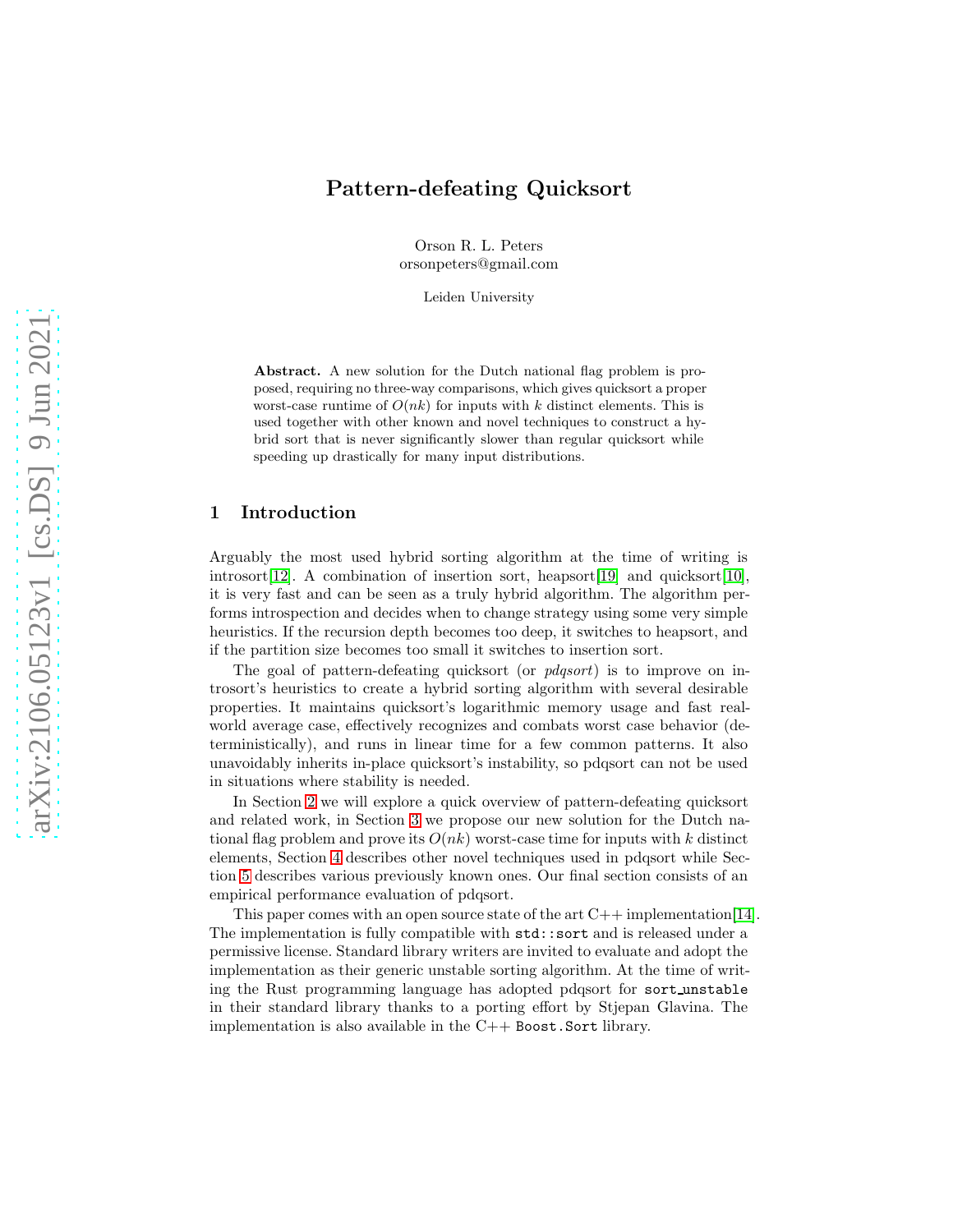# <span id="page-1-0"></span>2 Overview and related work

Pattern-defeating quicksort is a hybrid sort consisting of quicksort[\[10\]](#page-13-2), insertion sort and a fallback sort. In this paper we use heapsort as our fallback sort, but really any  $O(n \log n)$  worst case sort can be used - it's exceptionally rare that the heuristics end up switching to the fallback. Each recursive call of pdqsort chooses either to fall back, use insertion sort or partition and recurse.

Insertion sort is used for small recursive calls as despite its  $O(n^2)$  worst case it has great constant factors and outperforms quicksort for small  $n$ . We later discuss (not novel but nevertheless important) techniques to properly implement insertion sort for usage in a hybrid algorithm. We have tried to use small sorting networks akin to Codish's[\[5\]](#page-13-4) approach as an alternative base case but were unable to beat insertion sort. We conjecture that the small code size of insertion sort has sufficient positive cache effects to offset the slower algorithm when used in a hybrid sort.

For partitioning we use a novel scheme that indirectly ends up performing tripartite partitioning. This is used in conjunction with the very important technique from BlockQuicksort[\[7\]](#page-13-5) that greatly speeds up partitioning with branchless comparison functions. In a sense our partitioning scheme is similar to Yaroslavskiy's dual-pivot quicksort [\[18\]](#page-13-6) from the perspective of equal elements. We did consider dual- and multi-pivot<sup>[\[2\]](#page-13-7)</sup> variants of quicksort but chose to stick to traditional partitioning for simplicity, applicability of the techniques described here, and due to the massive speedup from BlockQuicksort, which does not trivially extend to multiple pivots (see  $IPS<sup>4</sup>0[3]$  $IPS<sup>4</sup>0[3]$  for that).

We use the well-known median-of-3 pivot selection scheme, with John Tukey's ninther[\[17\]](#page-13-9) for sufficiently large inputs, which Kurosawa[\[11\]](#page-13-10) finds has a nearidentical number of comparisons to selecting the true median, but is significantly simpler.

Finally, we beat patterns with two novel additions. We diverge from introsort by no longer simply using the call depth to switch to a fallback. Instead we define a concept of a bad partition, and track those instead. This results in a more precise heuristic on bad sorting behavior, and consequently fallback usage. Whenever we detect a bad partition we also swap a couple well-selected elements, which not only breaks up common patterns and introduces 'noise' similar to how a random quicksort would behave, it introduces new pivot candidates in the selection pool. We also use a technique (not known to us in previous literature) due to Howard Hinnant to optimistically handle ascending/descending sequences with very little overhead.

## <span id="page-1-1"></span>3 A faster solution for the Dutch national flag problem

A naive quicksort implementation might trigger the  $\Theta(n^2)$  worst case on the all-equal input distribution by placing equal comparing elements in the same partition. A smarter implementation either always or never swaps equal elements, resulting in average case performance as equal elements will be distributed evenly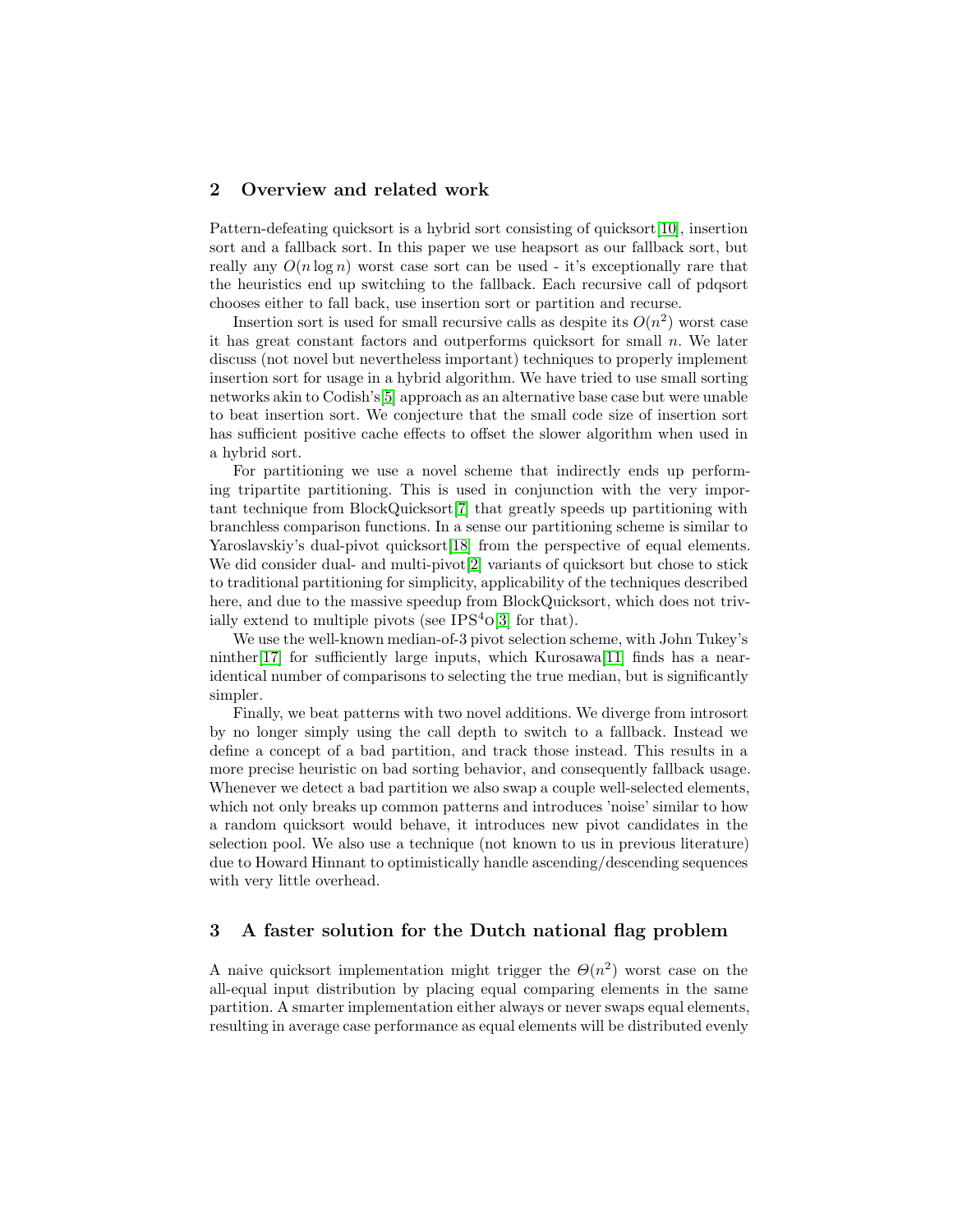across the partitions. However, an input with many equal comparing elements is rather common<sup>[1](#page-2-0)</sup>, and we can do better. Handling equal elements efficiently requires tripartite partitioning, which is equivalent to Dijkstra's Dutch national flag problem[\[6\]](#page-13-11).

Pattern-defeating quicksort uses the fast 'approaching pointers' method[\[4\]](#page-13-12) for partitioning. Two indices are initialized,  $i$  at the start and  $j$  at the end of the sequence.  $i$  is incremented and  $j$  is decremented while maintaining an invariant, and when both invariants are invalidated the elements at the pointers are swapped, restoring the invariant. The algorithm ends when the pointers cross. Implementers must take great care, as this algorithm is conceptually simple, but is very easy to get wrong.

Bentley and McIlroy describe an invariant for partitioning that swaps equal elements to the edges of the partition, and swaps them back into the middle after partitioning. This is efficient when there are many equal elements, but has a significant drawback. Every element needs to be explicitly checked for equality to the pivot before swapping, costing another comparison. This happens regardless of whether there are many equal elements, costing performance in the average case.

Unlike previous algorithms, pdqsort's partitioning scheme is not self contained. It uses two separate partition functions, one that groups elements equal to the pivot in the left partition (partition left), and one that groups elements equal to the pivot in the right partition (partition right). Note that both partition functions can always be implemented using a single comparison per element as  $a < b \Leftrightarrow a \ngeq b$  and  $a \nleq b \Leftrightarrow a \geq b$ .

For brevity we will be using a simplified, incomplete  $C++$  implementation to illustrate pdqsort. It only supports int and compares using comparison operators. It is however trivial to extend this to



Fig. 1. The invariant used by Bentley-McIlroy. After partitioning the equal elements stored at the beginning and at the end are swapped to the middle.



Fig. 2. The invariant used by partition right of pdqsort, shown at respectively the initial, halfway and finished state. When the loop is done the pivot gets swapped into its correct position.  $p$  is the single pivot element.  $r$ is the pointer returned by the partition routine indicating the pivot position. The dotted lines indicate how  $i$  and  $j$  change as the algorithm progresses. This is a simplified representation, e.g.  $i$  is actually off by one.

<span id="page-2-0"></span><sup>&</sup>lt;sup>1</sup> It is a common technique to define a custom comparison function that only uses a subset of the available data to sort on, e.g. sorting cars by their color. Then you have many elements that aren't fundamentally equal, but do compare equal in the context of a sorting operation.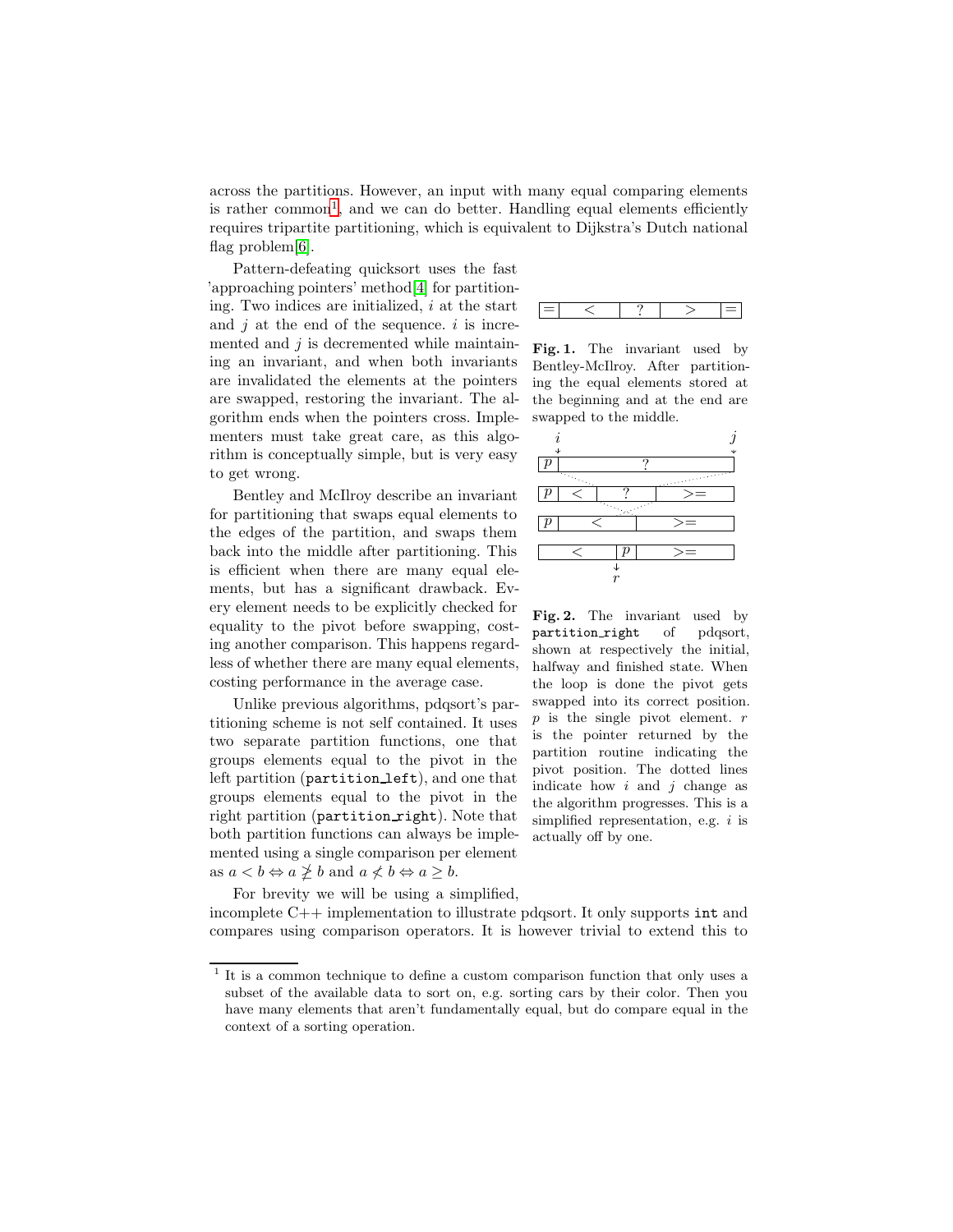```
int* part_left(int* l, int* r) { int* part_right(int* l, int* r) {
  int* i = 1; int* j = r; int* int* i = 1; int* j = r;
  int p = *1; int p = *1;
  while (*-j > p); while (*++i < p);
  if (j + 1 == r) { if (i - 1 == 1) {
    while (i \lt j \& *++i \lt = p); while (i \lt j \& *--j \gt = p);} else { } else {
    while (**+ i \le p); while (*-j \ge p);
  } }
                           // bool no_swaps = (i \geq j);
  while (i < j) { while (i < j) {
    std::swap(*i, *j); std::swap(*i, *j);
    while (*-j > p);<br>while (*+i < p);<br>while (*+i < p);<br>while (*-j > p)while (*-j \ge p);
  } }
  std::swap(*1, *j); std::swap(*1, *(i - 1));return j; r = 1;
} }
```
Fig. 3. An efficient implementation of partition left and partition right (named part left and part right here due to limited page width). Note the (almost) lack of bound checks, we assume that p was selected as the median of at least three elements, and in later iterations previous elements are used as sentinels to prevent going out of bounds. Also note that a pre-partitioned subsequence will perform no swaps and that it is possible to detect this with a single comparison of pointers, no swaps. This is used for a heuristic later.

arbitrary types and custom comparator functions. To pass subsequences<sup>[2](#page-3-0)</sup> around, the C++ convention is used of one pointer at the start, and one pointer at onepast-the-end. For the exact details refer to the full implementation[\[14\]](#page-13-3).

Both partition functions assume the pivot is the first element, and that it has been selected as a median of at least three elements in the subsequence. This saves a bound check in the first iteration.

Given a subsequence  $\alpha$  let us partition it using partition right using pivot  $p.$  We then inspect the right partition, calling its first element  $q$  and the remaining subsequence of elements  $\beta$ :

If  $p \neq q$  we have  $q > p$ , and apply partition right on q,  $\beta$ . Rename q,  $\beta$  to be the left partition of this operation (marked as  $q', \beta'$  in the diagram to emphasize

<span id="page-3-0"></span> $^{\rm 2}$  Without exception, in this paper subsequences are assumed to be contiguous.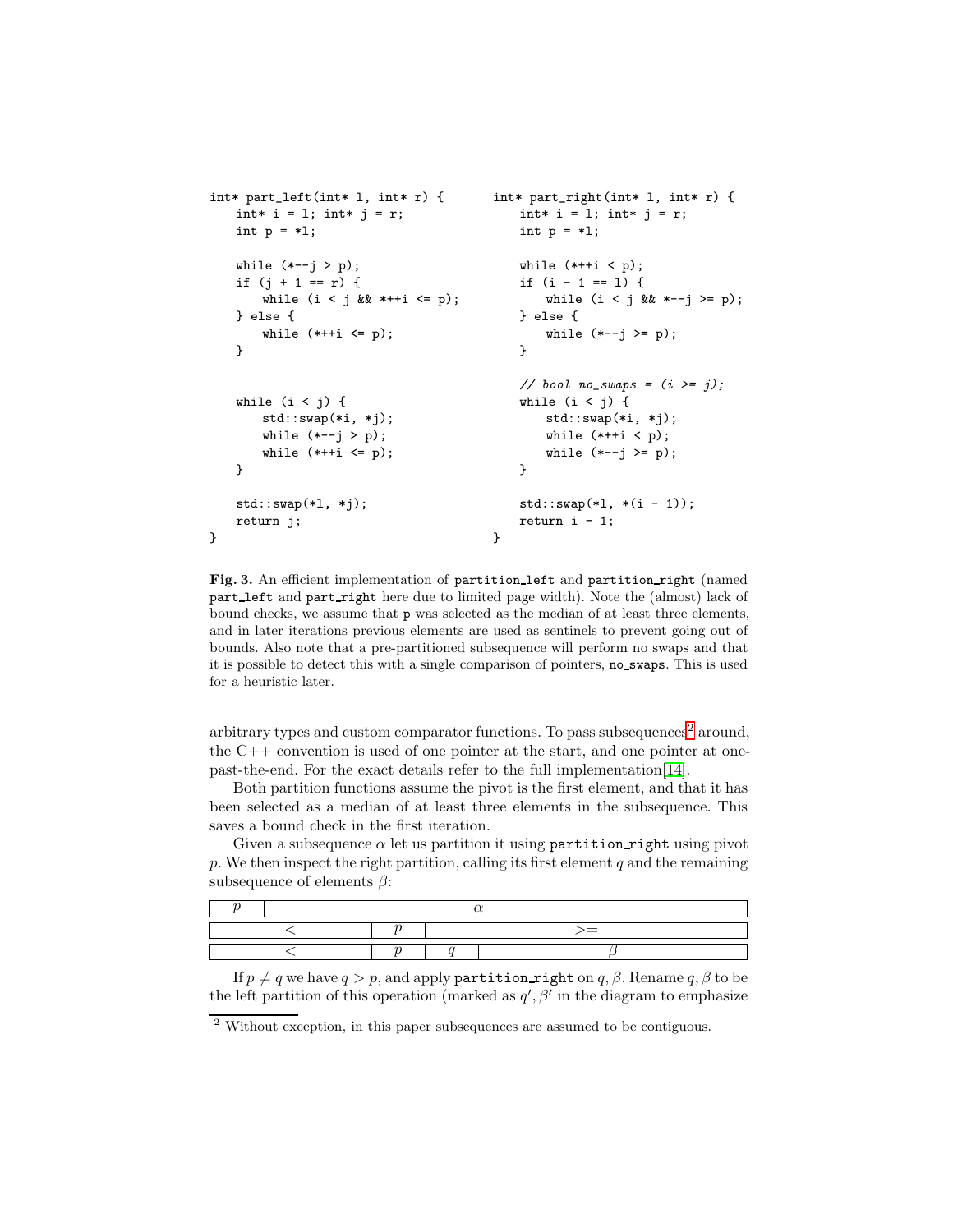renaming). The right partition is marked as '>', because in this process we have the perspective of pivot  $p$ , but it's definitely possible for elements equal to  $q$  to be in the partition marked '>'.

We apply the above step recursively as long as  $p \neq q$ . If at some point  $q, \beta$  becomes empty, we can conclude there were no elements equal to p and the tripartite partitioning was done when we initially partitioned  $\alpha$ . Otherwise, consider  $p = q$ . We know that  $\forall x \in \beta : x \geq p$ , thus  $\nexists x \in \beta : x < q$ . If we were to partition q,  $\beta$  using partition left, any element smaller than or equal to q would be partitioned left. However, we just concluded that  $\beta$  can not contain elements smaller than q. Thus,  $\beta$ 's left partition only contains elements equal to  $q$  (and thus equal to  $p$ ), and its right partition only contains elements bigger than  $q$ :

This leads to the partitioning algorithm used by pdqsort. The *predecessor* of a subsequence is the element directly preceding it in the original sequence. A subsequence that is leftmost has no predecessor. If a subsequence has a predecessor p that compares equal to the chosen pivot q, apply partition left, otherwise apply partition\_right. No recursion on the left partition of partition\_left is needed, as it contains only equivalent elements.

## 3.1 An  $O(nk)$  worst case of pdqsort with  $k$  distinct elements

# **Lemma 1.** Any predecessor of a subsequence<sup>[3](#page-4-0)</sup> was the pivot of an ancestor.

Proof. If the subsequence is a direct right child of its parent partition, its predecessor is the pivot of the parent. However, if the subsequence is the left child of its parent partition, its predecessor is the predecessor of its parent. Since our lemma states that our subsequence has a predecessor, it is not leftmost and there must exist some ancestor of which the subsequence is a right child.

**Lemma 2.** The first time a distinct value  $v$  is selected as a pivot, it can't be equal to its predecessor.

*Proof.* Assume v is equal to its predecessor. By Lemma 1 this predecessor was the pivot of an ancestor partition. This is a contradiction, thus  $v$  is not equal to its predecessor.

**Corollary 1.** The first time v is selected as a pivot, it is always used to partition with partition right, and all elements x such that  $x = v$  end up in the right partition.

<span id="page-4-0"></span><sup>3</sup> Assuming only those subsequences that are passed into recursive calls of pdqsort.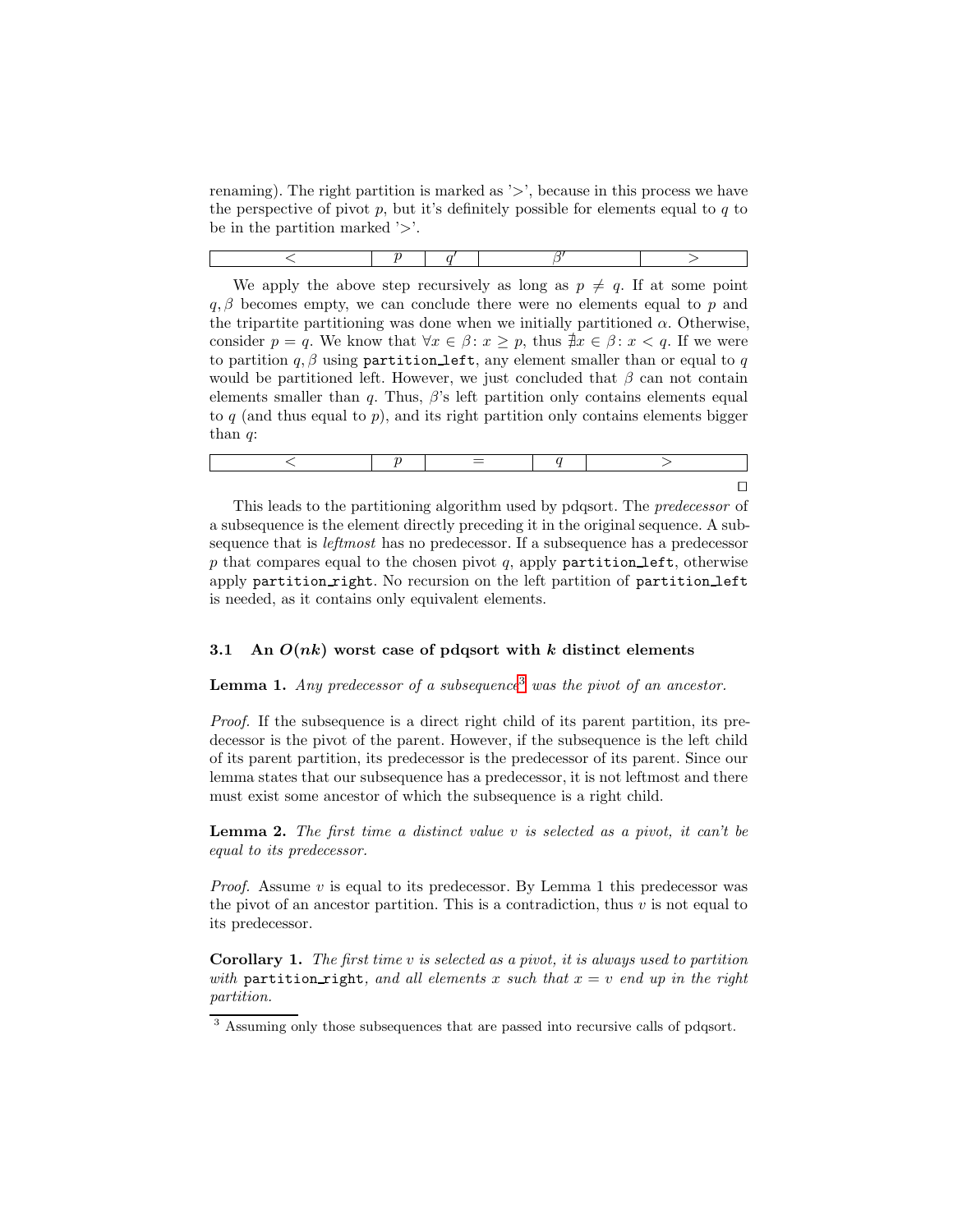**Lemma 3.** Until an element equal to v is selected as a pivot again, for all x comparing equal to  $v, x$  must be in the partition directly to the right of  $v$ .

*Proof.* By Corollary 1,  $x$  can not be in a partition to the left of  $v$  and thus any other partitions with pivot  $w < v$  are irrelevant. There also can't be a partition with pivot  $w > v$  that puts any x equal to v in its right partition, as this would imply  $x \geq w > v$ , a contradiction. So any elements  $x = v$  stay in a partition directly to the right of v.

**Lemma 4.** The second time a value equal to v is selected as a pivot, all  $x = v$ are in the correct position and are not recursed upon any further.

*Proof.* The second time another element  $x = v$  is selected as a pivot, Lemma 3 shows that  $v$  must be its predecessor, and thus it is used to partition with partition left. In this partitioning step all elements equal to  $x$  (and thus equal to v) end up in the left partition, and are not further recursed upon. Lemma 3 also provides the conclusion we have just finished processing all elements equal to v passed to pdqsort.

**Theorem 1.** pdgsort has complexity  $O(nk)$  when the input distribution has k distinct values.<sup>[4](#page-5-1)</sup>

Proof. Lemma 4 proves that every distinct value can be selected as a pivot at most twice, after which every element equal to that value is sorted correctly. Each partition operation has complexity  $O(n)$ . The worst-case runtime is thus  $O(nk)$ .

#### ⊓⊔

# <span id="page-5-0"></span>4 Other novel techniques

# 4.1 Preventing quicksort's  $O(n^2)$  worst case

Pattern-defeating quicksort calls any partition operation which is more unbalanced than p (where p is the percentile of the pivot, e.g.  $\frac{1}{2}$  for a perfect partition) a bad partition. Initially, it sets a counter to  $\log n$ . Every time it encounters a bad partition, it decrements the counter before recursing<sup>[5](#page-5-2)</sup>. If at the start of a recursive call the counter is 0 it uses heapsort to sort this subsequence, rather than quicksort.

**Lemma 5.** At most  $O(n \log n)$  time is spent in pdgsort on bad partitions.

*Proof.* Due to the counter ticking down, after  $\log n$  levels that contain a bad partition the call tree terminates in heapsort. At each level we may do at most  $O(n)$  work, giving a runtime of  $O(n \log n)$ .

<sup>&</sup>lt;sup>4</sup> Note that this is an upper bound. When k is big  $O(n \log n)$  still applies.

<span id="page-5-2"></span><span id="page-5-1"></span><sup>5</sup> This counter is maintained separately in every subtree of the call graph - it is not a global to the sort process. Thus, if after the first partition the left partition degenerates in the worst case it does not imply the right partition also does.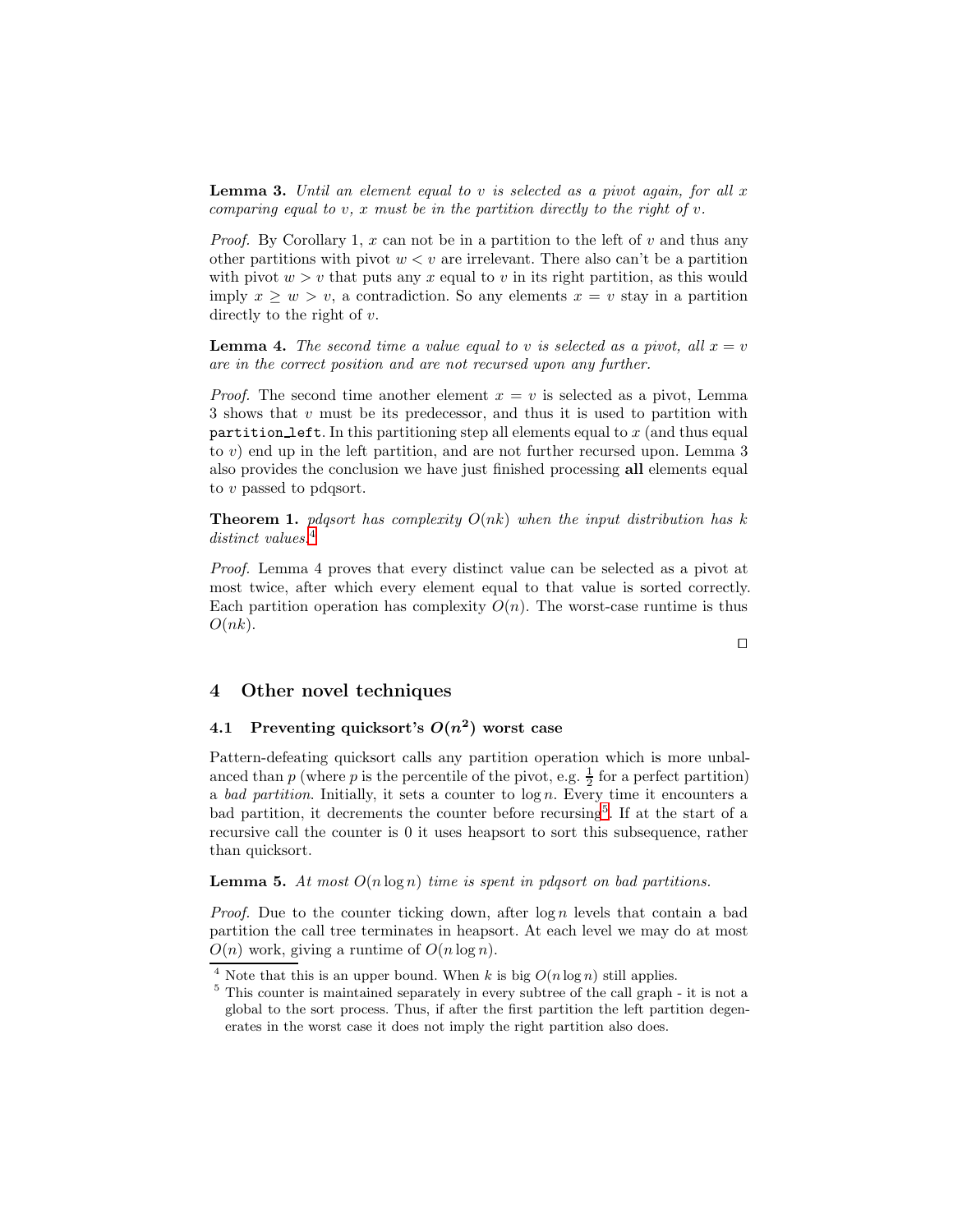**Lemma 6.** At most  $O(n \log n)$  time is spent in pdqsort on good partitions.

Proof. Consider a scenario where quicksort's partition operation always puts pn elements in the left partition, and  $(1 - p)n$  in the right. This consistently forms the worst possible good partition. Its runtime can be described with the following recurrence relation:

$$
T(n, p) = n + T(pn, p) + T((1 - p)n, p)
$$

For any  $p \in (0,1)$  the Akra-Bazzi<sup>[\[1\]](#page-13-13)</sup> theorem shows  $\Theta(T(n,p)) = \Theta(n \log n)$ .

**Theorem 2.** Pattern-defeating quicksort has complexity  $O(n \log n)$ .

*Proof.* Pattern-defeating quicksort spends  $O(n \log n)$  time on good partitions, bad partitions, and degenerate cases (due to heapsort also being  $O(n \log n)$ ). These three cases exhaustively enumerate any recursive call to pdqsort, thus pattern-defeating quicksort has complexity  $O(n \log n)$ .

⊓⊔

We have proven that for any choice of  $p \in (0,1)$  the complexity of patterndefeating quicksort is  $O(n \log n)$ . However, this does not tell use what a good choice for  $p$  is.

Yuval Filmus<sup>[\[8\]](#page-13-14)</sup> solves above recurrence, allowing us to study the slowdown of quicksort compared to the optimal case of  $p = \frac{1}{2}$ . He finds that the solution is

$$
\lim_{n \to \infty} \frac{T(n, p)}{T(n, \frac{1}{2})} = \frac{1}{H(p)}
$$

where  $H$  is Shannon's binary entropy function:

$$
H(p) = -p \log_2(p) - (1-p) \log_2(1-p)
$$

Plotting this function gives us a look at quicksort's fundamental performance characteristics:



<span id="page-6-0"></span>Fig. 4. Slowdown of  $T(n, p)$  compared to  $T(n, \frac{1}{2})$ . This beautifully shows why quicksort is generally so fast. Even if every partition is split  $80/20$ , we're still running only  $40\%$ slower than the ideal case.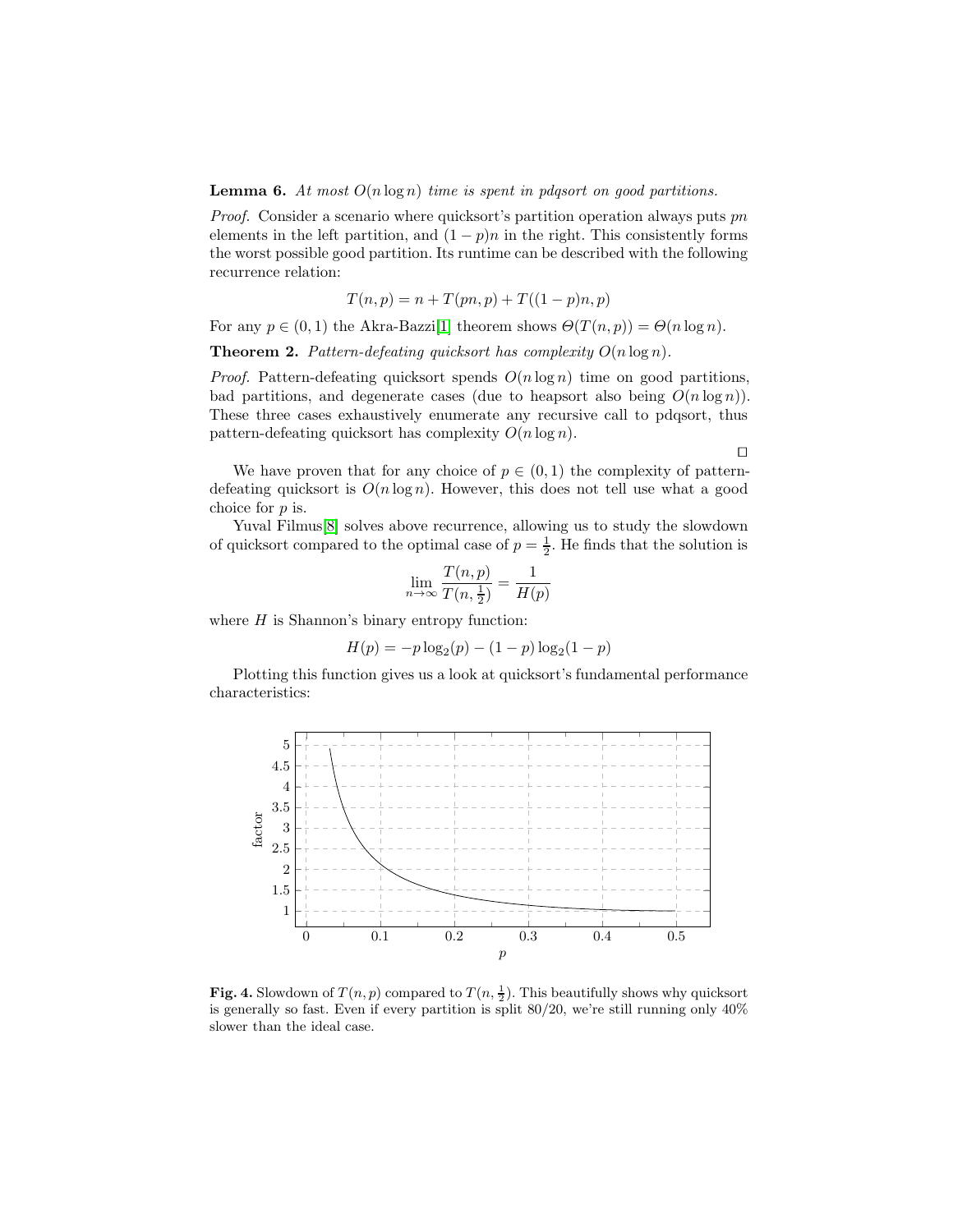From benchmarks we've found that heapsort is roughly about twice as slow as quicksort for sorting randomly shuffled data. If we then choose  $p$  such that  $H(p)^{-1} = 2$  a bad partition becomes roughly synonymous with 'worse than heapsort'.

The advantage of this scheme is that  $p$  can be tweaked if the architecture changes, or you have a different worst-case sorting algorithm instead of heapsort.

We have chosen  $p = 0.125$  as the cutoff value for bad partitions for two reasons: it's reasonably close to being twice as slow as the average sorting operation and it can be computed using a simple bitshift on any platform.

Using this scheme as opposed to introsort's static logarithmic recursive call limit for preventing the worst case is more precise. While testing we noticed that introsort (and to a lesser extent pdqsort) often have a rough start while sorting an input with a bad pattern, but after some partitions the pattern is broken up. Our scheme then procedes to use the now fast quicksort for the rest of the sorting whereas introsort too heavily weighs the bad start and degenerates to heapsort.

#### 4.2 Introducing fresh pivot candidates on bad partitions

Some input patterns form some self-similar structure after partitioning. This can cause a similar pivot to be repeatedly chosen. We want to eliminate this. The reason for this can be found in Figure [4](#page-6-0) as well. The difference between a good and mediocre pivot is small, so repeatedly choosing a good pivot has a relatively small payoff. The difference between a mediocre and bad pivot is massive. An extreme example is the traditional  $O(n^2)$  worst case: repeatedly partitioning without real progress.

The classical way to deal with this is by randomizing pivot selection (also known as randomized quicksort). However, this has multiple disadvantages. Sorting is not deterministic, the access patterns are unpredictable and extra runtime is required to generate random numbers. We also destroy beneficial patterns, e.g. the technique in section 5.2 would no longer work for descending patterns and performance on 'mostly sorted' input patterns would also degrade.

Pattern-defeating quicksort takes a different approach. After partitioning we check if the partition was bad. If it was, we swap our pivot candidates for others. In our implementation pdqsort chooses the median of the first, middle and last element in a subsequence as the pivot, and swaps the first and last candidate for ones found at the 25% and 75% percentile after encountering a bad partition. When our partition is big enough that we would be using Tukey's ninther for pivot selection we also swap the ninther candidates for ones at roughly the 25% and 75% percentile of the partition.

With this scheme pattern-defeating quicksort is still fully deterministic, and with minimal overhead breaks up many of the patterns that regular quicksort struggles with. If the downsides of non-determinism do not scare you and you like the guarantees that randomized quicksort provides (e.g. protection against DoS attacks) you can also swap out the pivot candidates with random candidates.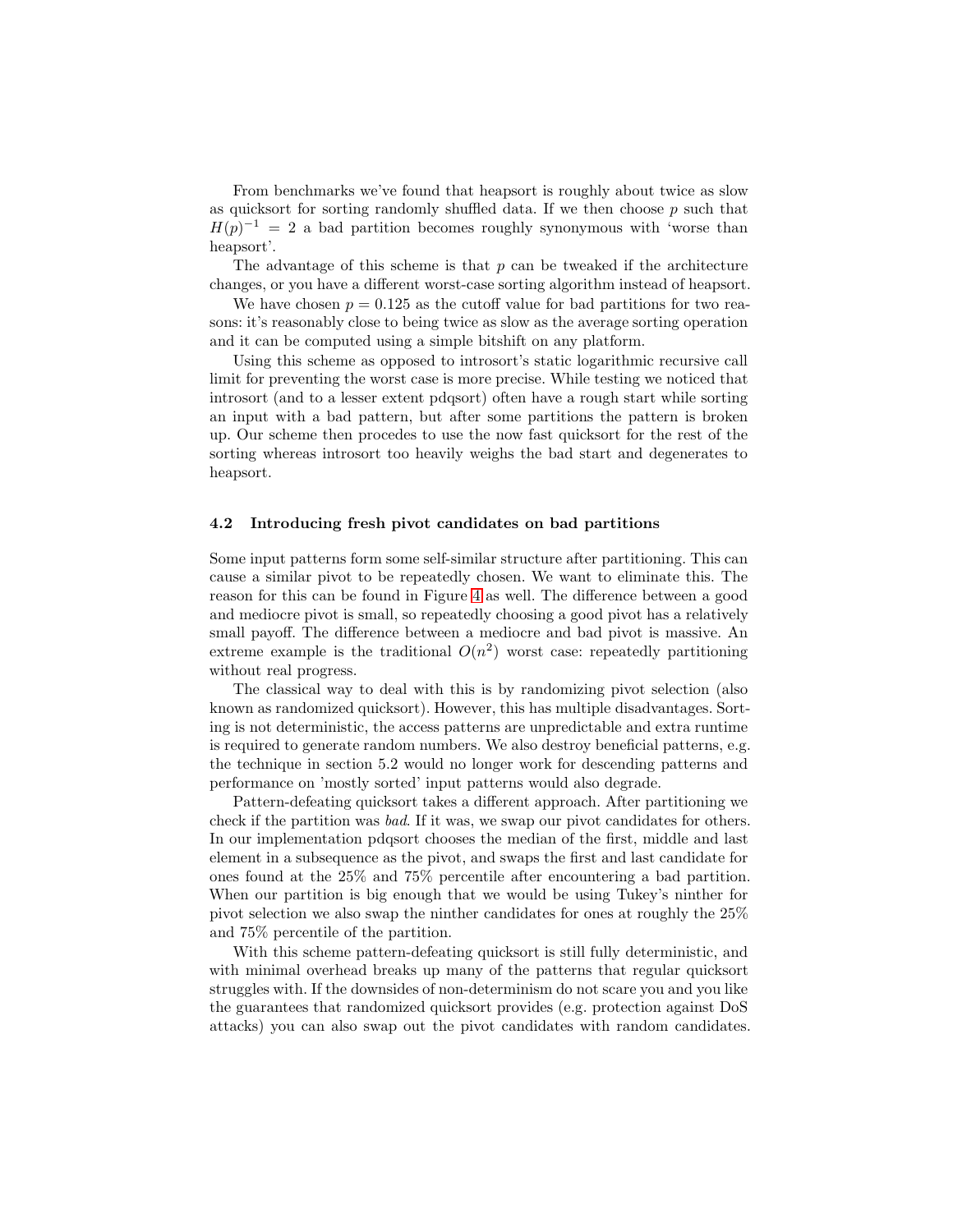It's still a good idea to *only* do this after a bad partition to prevent breaking up beneficial patterns.

# <span id="page-8-0"></span>5 Previously known techniques

### 5.1 Insertion sort

Essentially all optimized quicksort implementations switch to a different algorithm when recursing on a small  $(\leq 16-32)$  elements) subsequence, most often insertion sort. But even the simple insertion sort is subject to optimization, as a significant amount of time is spent in this phase.

It's important to use a series of moves instead of swaps, as this eliminates a lot of unnecessary shuffling. Another big<sup>[6](#page-8-1)</sup> improvement can be made by eliminating bounds checking in the inner insertion sort loop. This can be done for any subsequence that is not leftmost, as there must exist some element before the subsequence you're sorting that acts as a sentinel breaking the loop. Although this change is tiny, for optimal performance this requires an entirely new function as switching behavior based on a condition defeats the purpose of this microoptimization. This variant is traditionally[\[13\]](#page-13-15) called unguarded insertion sort. This is a prime example where introducing more element comparisons can still result in faster code.

### 5.2 Optimistic insertion sorting on a swapless partition

This technique is not novel, and is due to Howard Hinnants[\[9\]](#page-13-16)  $\text{std}$ ::sort implementation, but has to our knowledge not been described in literature before. After partitioning we can check whether the partition was swapless. This means we didn't have to swap any element (other than putting the pivot in its proper place). Checking for this condition can be done with a single comparison as shown in Figure 3 with the variable no swaps.

If this is the case and the partition wasn't bad we do a partial insertion sort over both partitions that aborts if it has to do more than a tiny number of corrections (to minimize overhead in the case of a misdiagnosed best case). However, if little to no corrections were necessary, we are instantly done and do not have to recurse.

If you properly choose your pivots<sup>[7](#page-8-2)</sup> then this small optimistic heuristic will sort inputs that are ascending, descending or ascending with an arbitrary element appended all in linear time. We argue that these input distributions are vastly overrepresented in the domain of inputs to sorting functions, and are well worth the miniscule overhead caused by false positives.

 $6\,$  5-15% from our benchmarks, for sorting small integers.

<span id="page-8-2"></span><span id="page-8-1"></span><sup>7</sup> Frankly, this can be a bit fragile. Check the pdqsort source code for the exact procedure used to select pivots, and you notice we actually sort the pivot candidates and put the median one at the start position, which gets swapped back to the middle in the event of a swapless partition. A small deviation from the reference implementation here might lose you the linear time guarantee.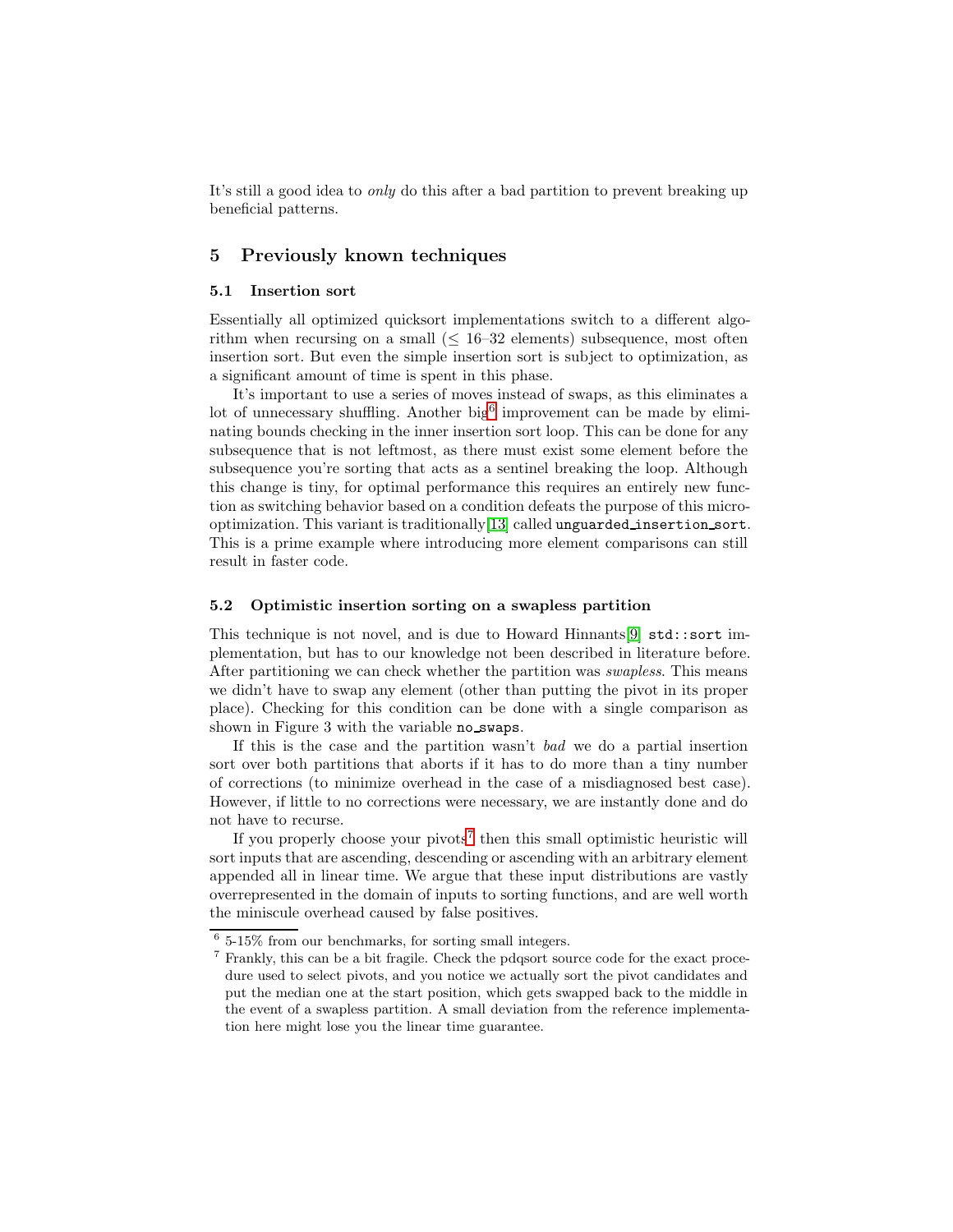This overhead really is miniscule, as swapless partitions become exceedingly unlikely for large arrays to happen by chance. A hostile attacker crafting worstcase inputs is also no better off. The maximum overhead per partition is  $\approx n$ operations, so it doubles performance at worst, but this can already be done to pdqsort by crafting a worst case that degenerates to heapsort. Additionally, the partial insertion sort is only triggered when the partition wasn't bad, forcing an attacker to generate good quicksort progress if she intends to trigger repeated misdiagnosed partial insertion sorts.

#### 5.3 Block partitioning

One of the most important optimizations for a modern quicksort is Edelkamp and Weiß' recent work on BlockQuicksort[\[7\]](#page-13-5). Their technique gives a huge<sup>[8](#page-9-0)</sup> speedup by eliminating branch predictions during partitioning. In pdqsort it is only applied for partition right, as the code size is significant and partition left is rarely called.

Branch predictions are eliminated by replacing them with data-dependent moves. First some static block size is determined<sup>[9](#page-9-1)</sup>. Then, until there are fewer than 2\*bsize elements remaining, we repeat the following process.

We look at the first bsize elements on the left hand side. If an element in this block is bigger or equal to the pivot, it belongs on the right hand side. If not, it should keep its current position. For each element that needs to be moved we store its offset in offsets 1. We do the same for offsets r, but now for the last bsize elements, and finding elements that are strictly less than the pivot:

```
int num_l = 0; int num_r = 0;for (int i = 0; i < bsize; ++i) { for (int i = 0; i < bsize; ++i) {
  if (*(1 + i) >= pivot) { if (*(r - 1 - i) < pivot) {
    offsets_l[num_l] = i; offsets_r[num_r] = i + 1;
    num_l++; num_r++;
  } }
} }
```
But this still contains branches. So instead we do the following:

```
int num_l = 0; int num_r = 0;for (int i = 0; i \leq bsize; +i) { for (int i = 0; i \leq bsize; +i) {
  offsets_l[num_l] = i; offsets_r[num_r] = i + 1;num_1 += *(1 + i) >= pivot; num_r += *(r - 1 - i) < pivot;} }
```
This contains no branches. Now we can unconditionally swap elements from the offset buffers:

```
for (int i = 0; i < std: min(num_1, num_r); ++i) {
   std::iter_swap(l + offsets_l[i], r - offsets_r[i]);
}
```
8 50-80% from our benchmarks, for sorting small integers.

<span id="page-9-1"></span><span id="page-9-0"></span><sup>&</sup>lt;sup>9</sup> In our implementation we settled on a static 64 elements, but the optimal number depends on your CPU and cache architecture as well as the data you're sorting.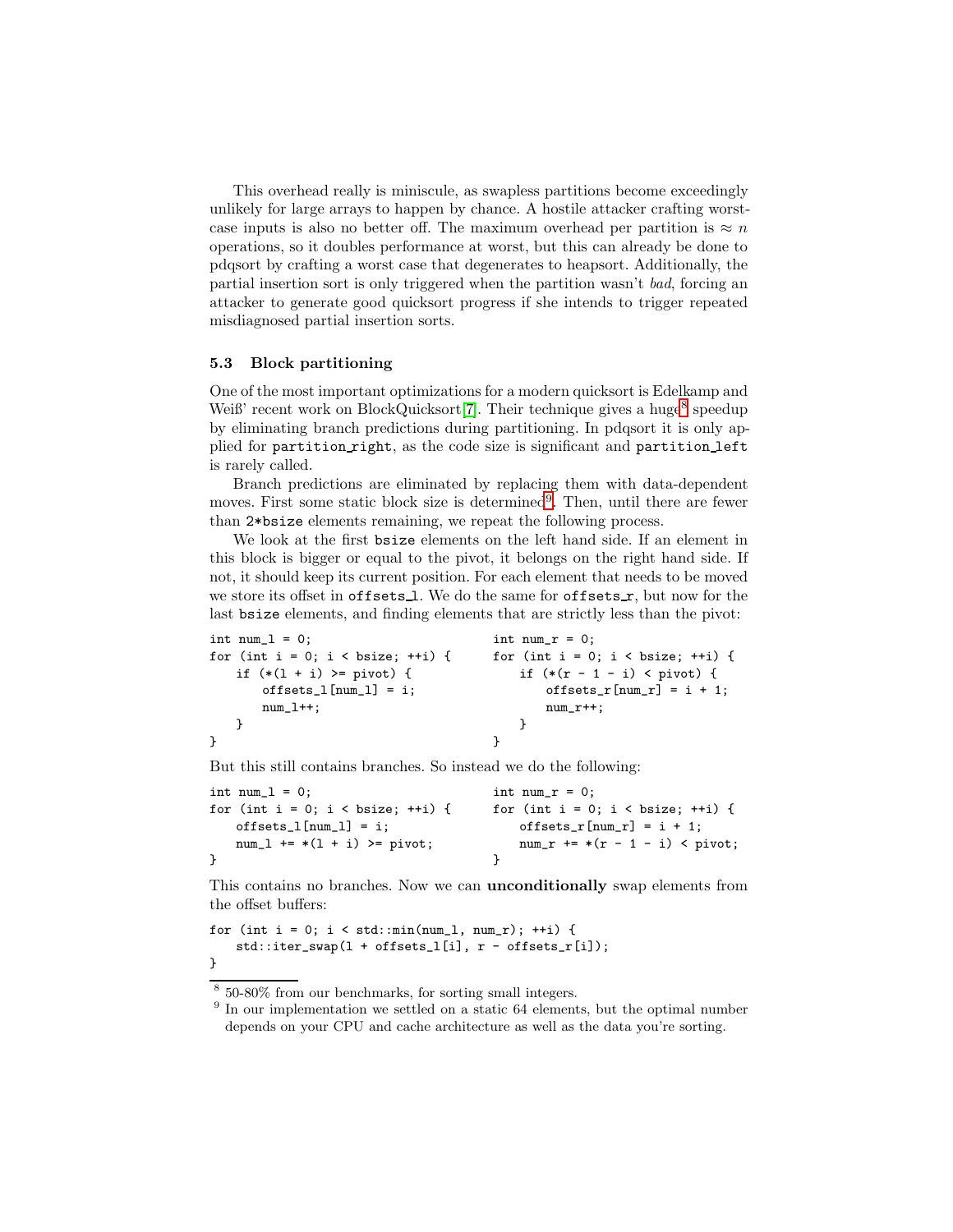Notice that we only swap  $\text{std}:\min(\text{num}\_1, \text{num}\_r)$  elements, because we need to pair each element that belongs on the left with an element that belongs on the right. Any leftover elements are re-used in the next iteration<sup>[10](#page-10-0)</sup>, however it takes a bit of extra code to do so. It is also possible to re-use the last remaining buffer for the final elements to prevent any wasted comparisons, again at the cost of a bit of extra code. For the full implementation<sup>[11](#page-10-1)</sup> and more explanation we invite the reader to check the Github repository, and read Edelkamp and Weiß' original paper.

The concept is important here: replacing branches with data-dependent moves followed by unconditional swaps. This eliminates virtually all branches in the sorting code, as long as the comparison function used is branchless. This means in practice that the speedup is limited to integers, floats, small tuples of those or similar. However, it's still a comparison sort. You can give it arbitrarily complicated branchless comparison functions (e.g.  $a \star c > b - c$ ) and it will work.

When the comparison function isn't branchless this method of partitioning can be slower. The C++ implementation is conservative, and by default only uses block based partitioning if the comparison function is std::less or similar, and the elements being sorted are native numeric types. If a user wishes to get block based partitioning otherwise it needs to be specifically requested.

### 6 Experimental results

#### 6.1 Methodology

We present a performance evaluation of pattern-defeating quicksort with (BPDQ) and without (PDQ) block partitioning, introsort from libstdc++ $\dot{\ }$ s implementation of  $\texttt{std::sort}$  (STD), Timothy van Slyke's  $C_{++}$  Timsort[\[15\]](#page-13-17) implementation[\[16\]](#page-13-18) (TIM), BlockQuicksort (BQ) and the sequential version of In-Place Super Scalar Samplesort  $[3]$  ( $Is<sup>4</sup>$ o). The latter algorithm represents to our knowledge the state of the art in sequential in-place comparison sorting for large amounts of data.

In particular the comparison with BlockQuicksort is important as it is a benchmark for the novel methods introduced here. The code repository for Block-Quicksort defines many different versions of BlockQuicksort, one of which also uses Hoare-style crossing pointers partitioning and Tukey's ninther pivot selection. This version is chosen for the closest comparison as it most resembles our algorithm. The authors of BlockQuicksort also proposed their own duplicate handling scheme. To compare the efficacy of their and our approach we also chose the version of BlockQuicksort with it enabled.

We evaluate the algorithms for three different data types. The simplest is INT, which is a simple 64-bit integer. However, not all data types have a branchless

 $\frac{10}{10}$  After each iteration at least one offsets buffer is empty. We fill any buffer that is empty.

<span id="page-10-1"></span><span id="page-10-0"></span><sup>&</sup>lt;sup>11</sup> We skip over many important details and optimizations here as they are more relevant to BlockQuicksort than to pattern-defeating quicksort. The full implementation has loop unrolling, swaps elements using only two moves per element rather than three and uses all comparison information gained while filling blocks.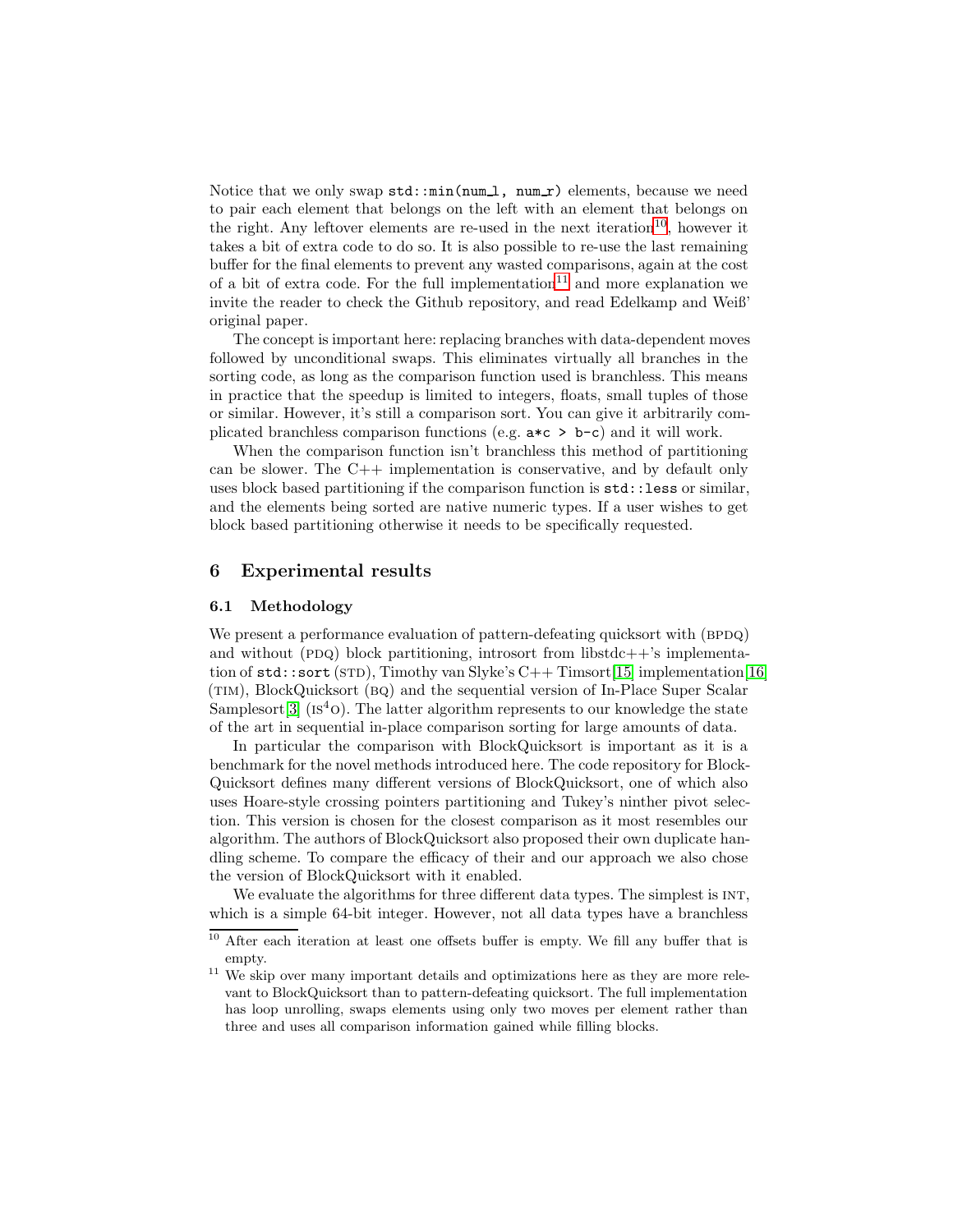comparison function. For that reason we also have STR, which is a std::string representation of int (padded with zeroes such that lexicographic order matches the numeric order). Finally to simulate an input with an expensive comparison function we evaluate BIGSTR which is similar to STR but is prepended with 1000 zeroes to artificially inflate compare time. An algorithm that is more efficient with the number of comparisons it performs should gain an edge there.

The algorithms are evaluated on a variety of input distributions. Shuffled uniformly distributed values (UNIFORM:  $A[i] = i$ ), shuffled distributions with many duplicates (DUPSQ:  $A[i] = i \mod \lfloor \sqrt{n} \rfloor$ , DUP8:  $A[i] = i^8 + n/2 \mod n$ , MOD8:  $A[i] = i \mod 8$ , and ONES:  $A[i] = 1$ , partially shuffled uniform distributions (SORT50, SORT90, SORT99 which respectively have the first  $50\%$ ,  $90\%$  and  $99\%$ of the elements already in ascending order) and some traditionally notoriously bad cases for median-of-3 pivot selection (organ: first half of the input ascending and the second half descending, merge: two equally sized ascending arrays concatenated). Finally we also have the inputs asc, desc which are inputs that are already sorted.

The evaluation was performed on an AMD Ryzen Threadripper 2950x clocked at 4.2GHz with 32GB of RAM. All code was compiled with GCC 8.2.0 with flags -march=native -m64 -O2. To preserve the integrity of the experiment no two instances were tested simultaneously and no other resource intensive processes were run at the same time. For all random shuffling a seed was deterministically chosen for each size and input distribution, so all algorithms received the exact same input for the same experiment. Each benchmark was re-run until at least 10 seconds had passed and for at least 10 iterations. The former condition reduces timing noise by repeating small instances many times whereas the latter condition reduces the influence of a particular random shuffle. The mean number of cycles spent is reported, divided by  $n \log_2 n$  to normalize across sizes. In total the evaluation program spent 9 hours sorting (with more time spent to prepare input distributions).

As the full results are quite large (12 distributions  $\times$  3 data types = 36 plots), they are included in Appendix A.

#### 6.2 Results and observations

First we'd like to note that across all benchmarks PDQ and BPDQ are never significantly slower than their non-pattern defeating counterparts STD and BQ. In fact, the only regression at all is  $\approx 4.5\%$  for PDQ v.s. STD for large instances of UNIFORM-INT (while being faster for smaller sizes and BPDQ being roughly twice as fast).

There is one exception, with BQ beating BPDQ for the ORGAN and MERGE distributions (and very slightly for  $SORT99$ ) with the BIGSTR data type. It is unclear why exactly this happens here. Especially curious is that the former two distributions were very clearly bad cases for BQ with the INT data type when we compare the performance against UNIFORM. But in BIGSTR the roles have been reversed, BQ is significantly *faster* on ORGAN and MERGE than it is on UNIFORM. So it's not that BPDQ is slow here, BQ is just mysteriously fast. Regardless, we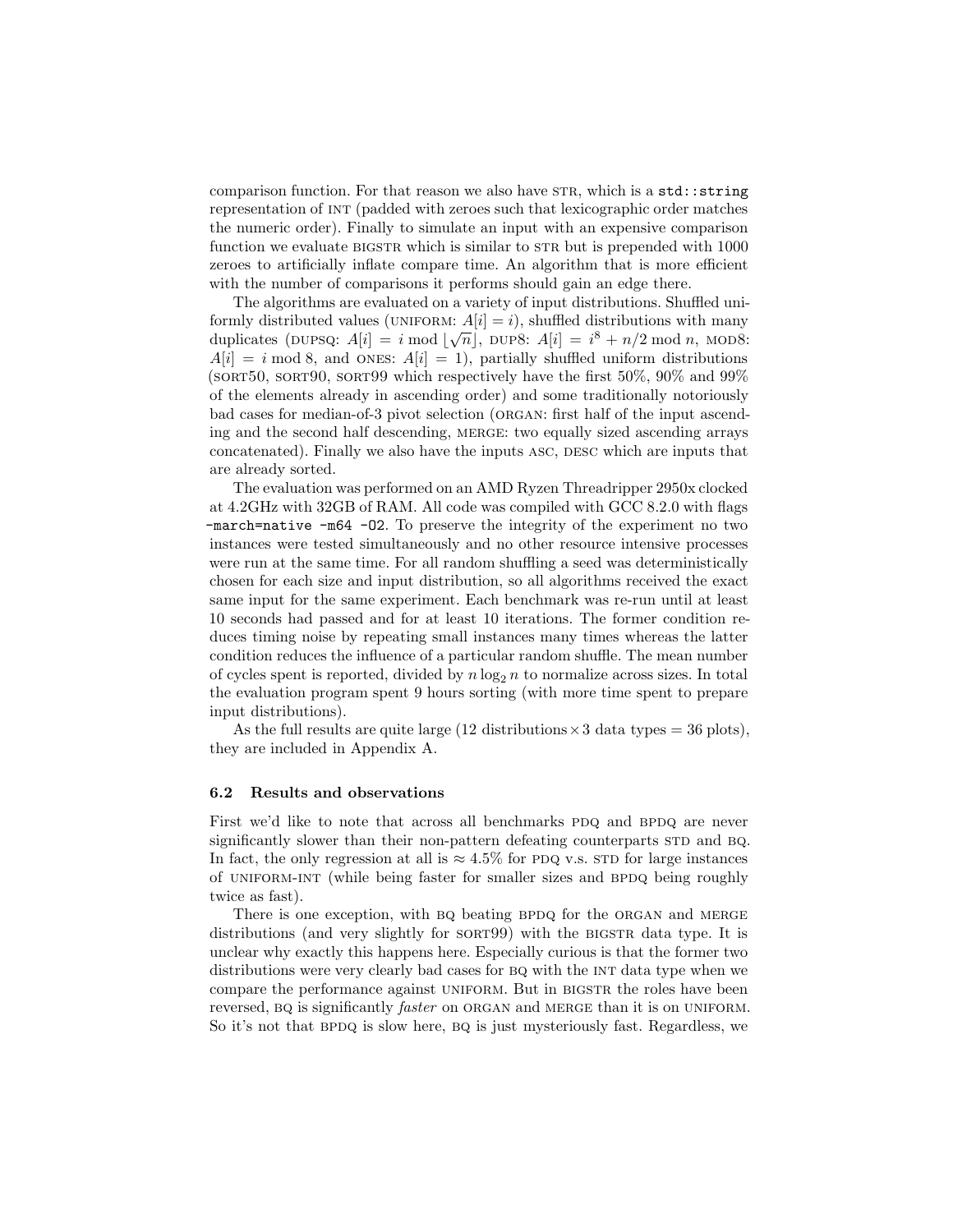see that both PDQ and BPDQ maintain good performance (similar to UNIFORM) on these cases, effectively defeating the pattern.

With these observations it's safe to say that the heuristics used in patterndefeating quicksort come with minimal to no overhead.

Interesting to note is the behavior regarding cache. On this system with sizeof(std::string) being 32 we see a drastic change of slope for all quicksort based algorithms in the STR benchmark around  $n = 2^{16}$ , which is right when the 1.5MB L1 cache has filled up. It's odd to see that this shift in slope never happens for INT, even when the input size well exceeds any CPU cache. For BIGSTR the change of slope occurs slightly earlier, at around  $n = 2^{12}$ . Timsort is seemingly barely affected by this, but the clear winner in this regard is  $1S<sup>4</sup>O$ , which appears to be basically cache-oblivious.

We already knew this, but block partitioning isn't always beneficial. However even for types where the comparison can be done without branches, it still isn't always faster. In cases where the branch predictor would get it right nearly every time because the data has such a strong pattern (e.g. for PDQ in MERGE-INT), the traditional partitioning can still be significantly faster.

It should come at no surprise that for every input with long ascending or descending runs Timsort is in the lead. Timsort is based on mergesort, so it can fully exploit any runs in the data. We note that while pdqsort defeats the patterns, meaning it doesn't heavily slow down on unfavorable patterns, it can't exploit these runs either.

In previous benchmarks however Timsort's constant factor was very high, making it significantly slower for anything that does not have a pattern to exploit. Looking at the results now, we congratulate Timothy van Slyke on his performant implementation, which is significantly more competitive. Especially for bigger or harder to compare types Timsort is now an excellent choice.

Our scheme for handling equal elements is very effective. Especially when the number of equivalence classes approaches 1 (such as in MOD8 and ONES) the runtime goes down drastically, but even in milder cases such as DUPSQ we see that the pattern-defeating sorts build a sizable lead over their counterparts when compared to their performance in UNIFORM.

Finally we note that due to the optimistic insertion sort on swapless partitions pdqsort achieves an incredible speedup for the the ascending and descending input case, rivalling Timsort.

## 7 Conclusion and further research

We conclude that the heuristics and techniques presented in this paper have little overhead, and effectively handle various input patterns. Pattern-defeating quicksort is often the best choice of algorithm overall for small to medium input sizes or data type sizes. It and other quicksort variants suffer from datasets that are too large to fit in cache, where  $I<sup>4</sup>O$  shines. The latter algorithm however suffers from bad performance on smaller sizes, future research could perhaps combine the best of these two algorithms.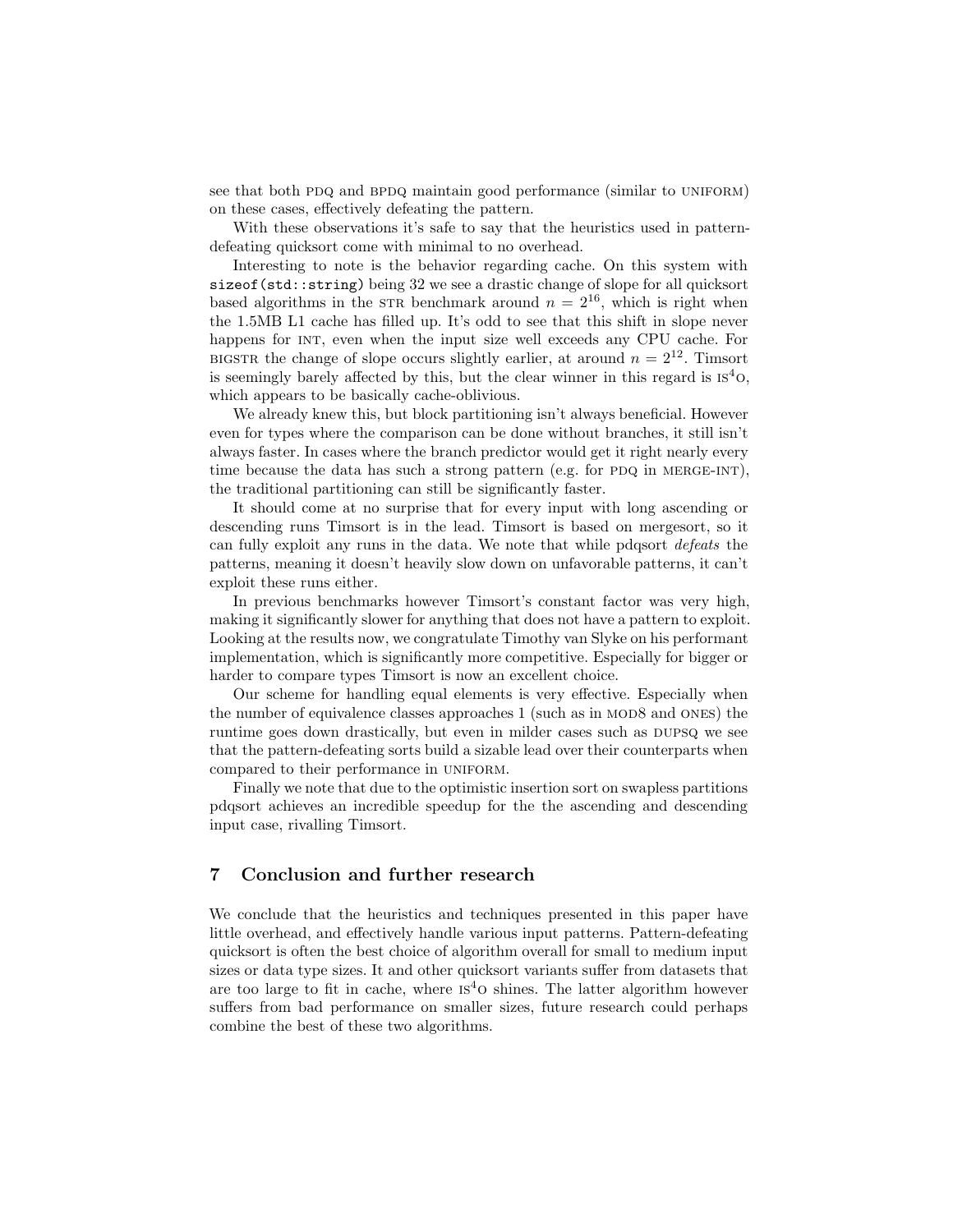### <span id="page-13-13"></span>References

- 1. Akra, M., Bazzi, L.: On the solution of linear recurrence equations. Computational Optimization and Applications 10(2), 195–210 (1998)
- <span id="page-13-7"></span>2. Aumüller, M., Dietzfelbinger, M., Klaue, P.: How good is multipivot quicksort? ACM Trans. Algorithms 13(1), 8:1–8:47 (Oct 2016). <https://doi.org/10.1145/2963102>
- <span id="page-13-8"></span>3. Axtmann, M., Witt, S., Ferizovic, D., Sanders, P.: In-place parallel super scalar samplesort (ipsssso). CoRR abs/1705.02257 (2017), <http://arxiv.org/abs/1705.02257>
- <span id="page-13-12"></span>4. Bentley, J.L., McIlroy, M.D.: Engineering a sort function. Software: Practice and Experience 23(11), 1249–1265 (1993)
- <span id="page-13-4"></span>5. Codish, M., Cruz-Filipe, L., Nebel, M., Schneider-Kamp, P.: Optimizing sorting algorithms by using sorting networks. Formal Aspects of Computing 29(3), 559– 579 (May 2017).<https://doi.org/10.1007/s00165-016-0401-3>
- <span id="page-13-11"></span>6. Dijkstra, E.W.: A Discipline of Programming. Prentice Hall PTR, Upper Saddle River, NJ, USA, 1st edn. (1997)
- <span id="page-13-5"></span>7. Edelkamp, S., Weiß, A.: BlockQuicksort: How branch mispredictions don't affect quicksort. CoRR abs/1604.06697 (2016)
- <span id="page-13-14"></span>8. Filmus, Y.: Solving recurrence relation with two recursive calls. Computer Science Stack Exchange, <https://cs.stackexchange.com/q/31930>
- <span id="page-13-16"></span>9. Hinnant, H., et al.: libc++ C++ standard library. <http://libcxx.llvm.org/> (2018), [Online; accessed 2018]
- <span id="page-13-10"></span><span id="page-13-2"></span>10. Hoare, C.A.: Quicksort. The Computer Journal 5(1), 10–16 (1962)
- 11. Kurosawa, N.: Quicksort with median of medians is considered practical. CoRR abs/1608.04852 (2016)
- <span id="page-13-0"></span>12. Musser, D.: Introspective sorting and selection algorithms. Software Practice and Experience 27, 983–993 (1997)
- <span id="page-13-15"></span>13. Musser, D.R., Stepanov, A.A.: Algorithm-oriented generic libraries. Software: Practice and Experience 24(7), 623–642 (1994)
- <span id="page-13-3"></span>14. Peters, O.R.L.: Pattern-defeating Quicksort Implementation. <https://github.com/orlp/pdqsort> (2018), [Online; accessed 2018]
- <span id="page-13-17"></span>15. Peters, T.: Timsort. <http://svn.python.org/projects/python/trunk/Objects/listsort.txt> (2002), [Online; accessed 2019]
- <span id="page-13-18"></span>16. van Slyke, T.: Timsort implementation. <https://github.com/tvanslyke/timsort-cpp> (2018), [Online; accessed 2019]
- <span id="page-13-9"></span>17. Tukey, J.W.: The ninther, a technique for low-effort robust (resistant) location in large samples. In: Contributions to Survey Sampling and Applied Statistics, pp. 251–257. Elsevier (1978)
- <span id="page-13-6"></span>18. Wild, S., Nebel, M.E.: Average case analysis of java 7's dual pivot quicksort. In: Epstein, L., Ferragina, P. (eds.) Algorithms – ESA 2012. pp. 825–836. Springer Berlin Heidelberg, Berlin, Heidelberg (2012)
- <span id="page-13-1"></span>19. Williams, J.W.J.: Algorithm 232: Heapsort. Communications of the ACM 7(6), 347–348 (1964)

# A Full experimental evaluation

All experiments ran are included here, for all three data types. All plots for the same data type share the same axes, and the plots for each data type are split into two figures, one per page.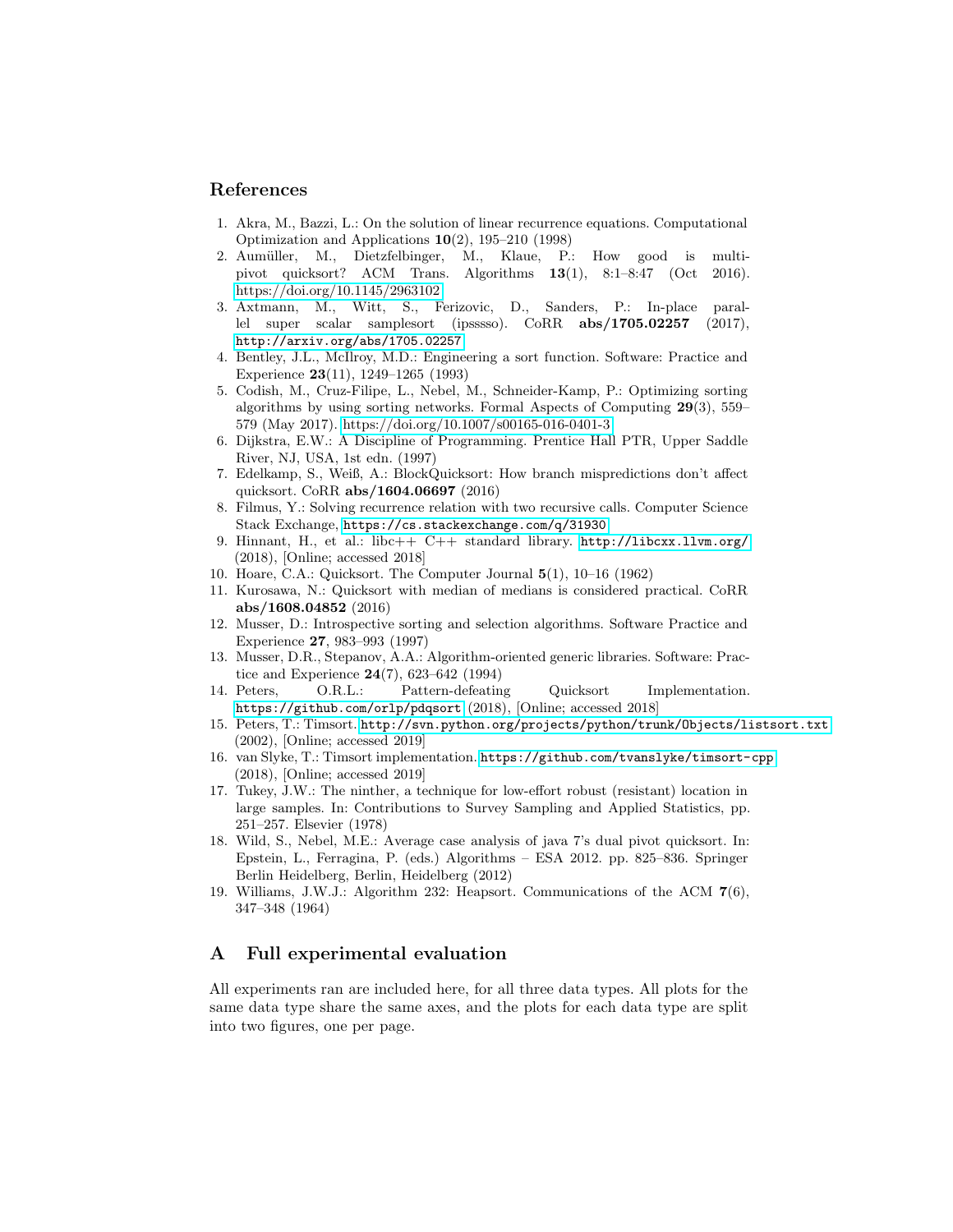

Fig. 5. INT benchmark.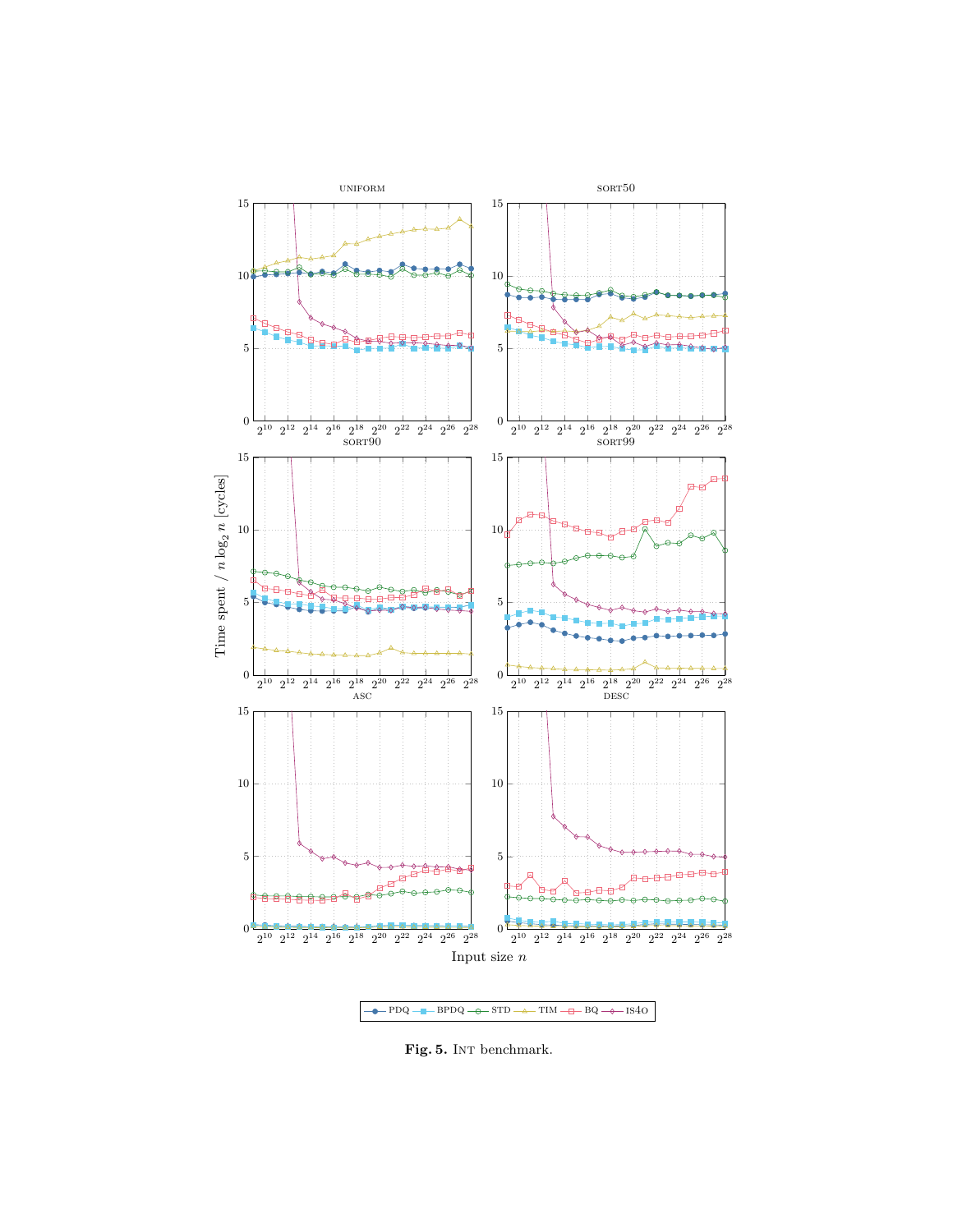

Fig. 6. INT benchmark, continued.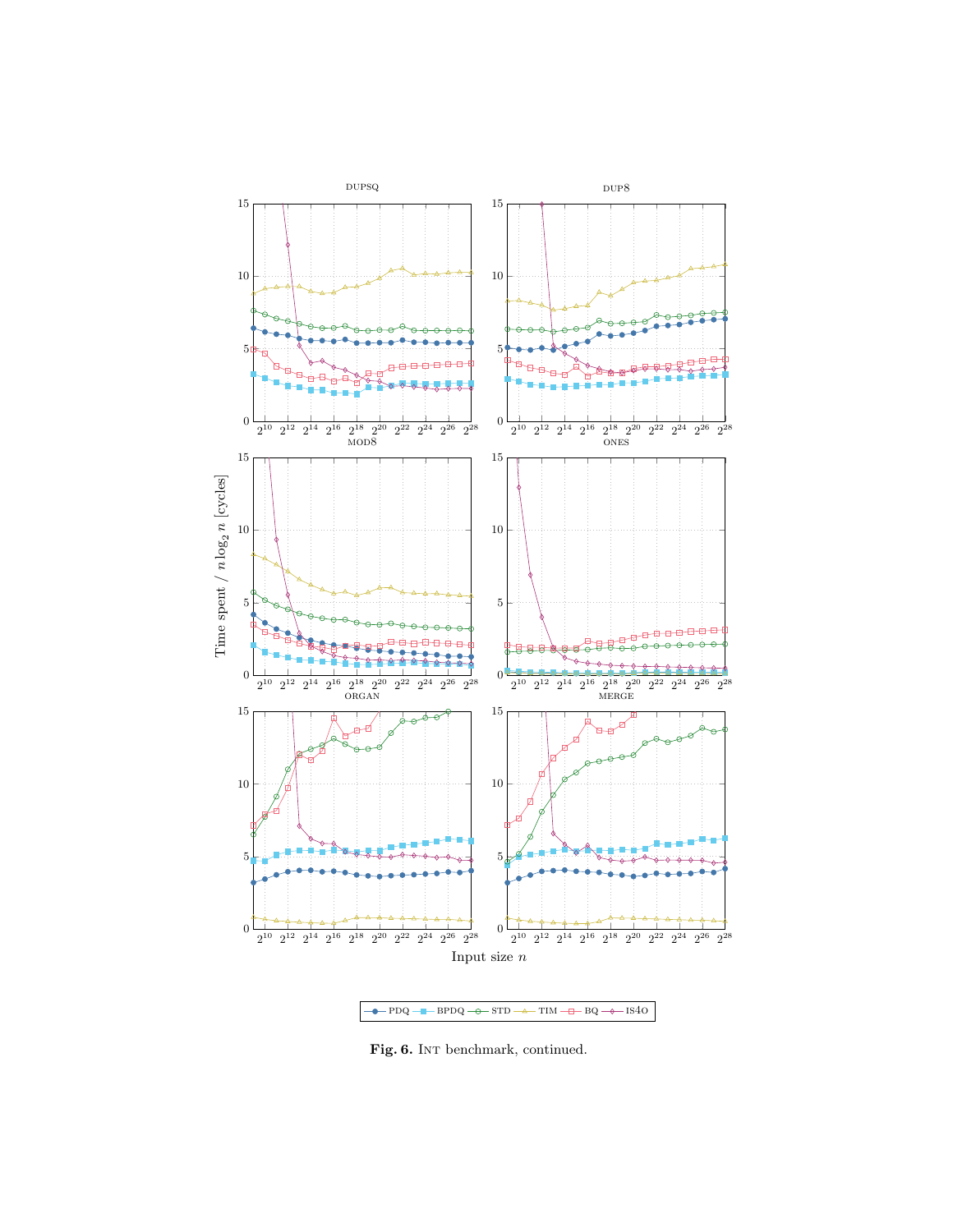

 ${\bf Fig. 7.}$  STR benchmark.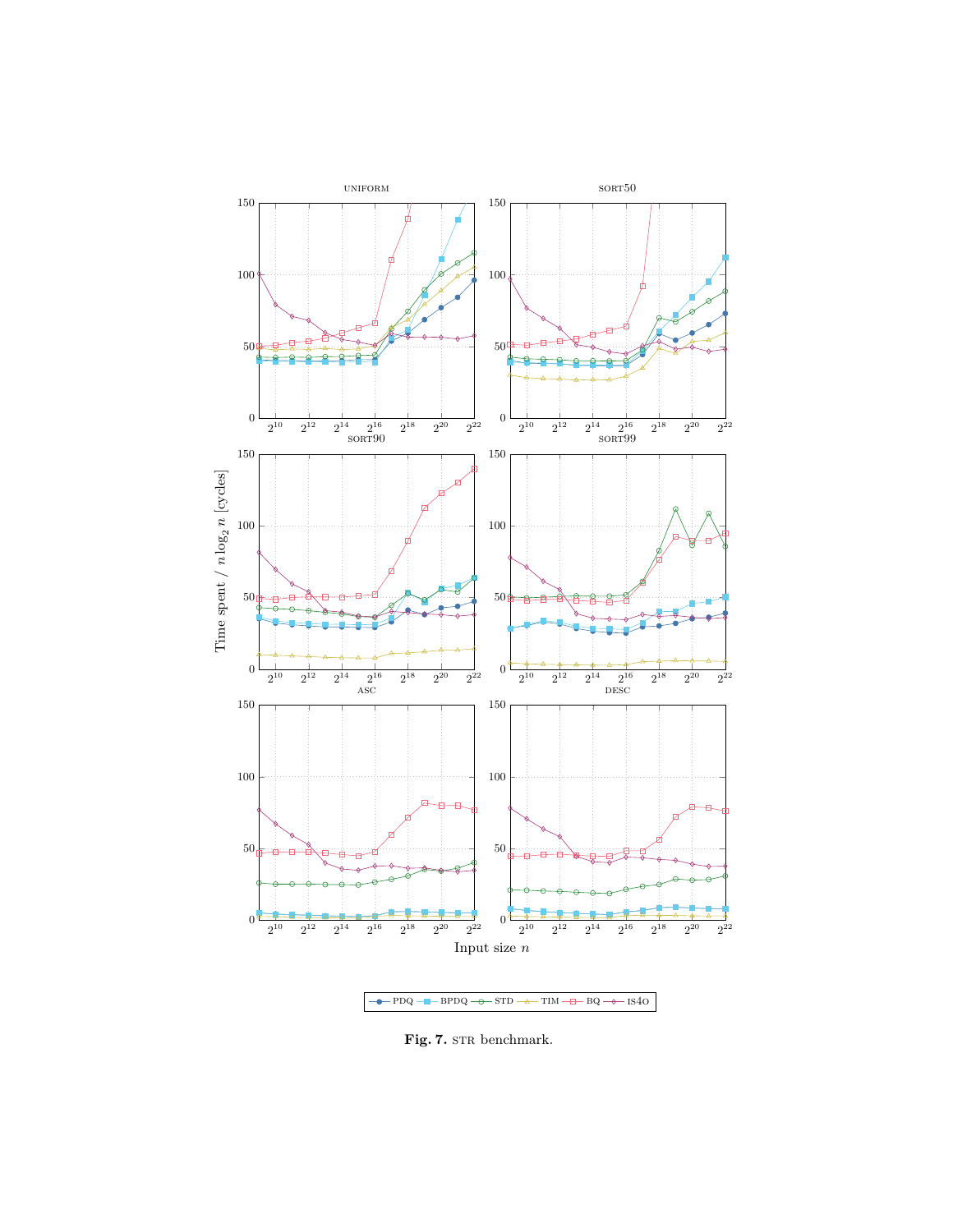

Fig. 8. STR benchmark, continued.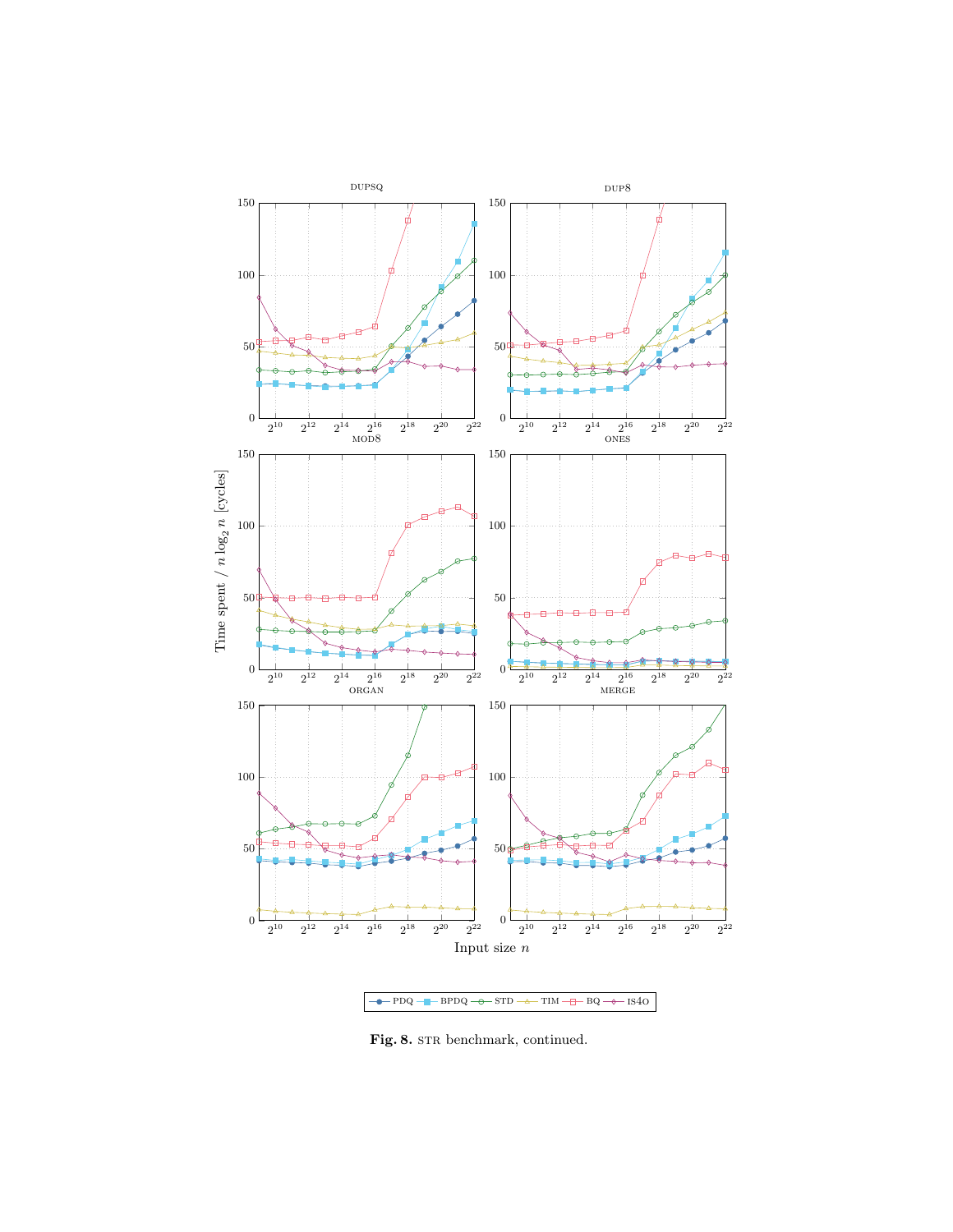

Fig. 9. BIGSTR benchmark.